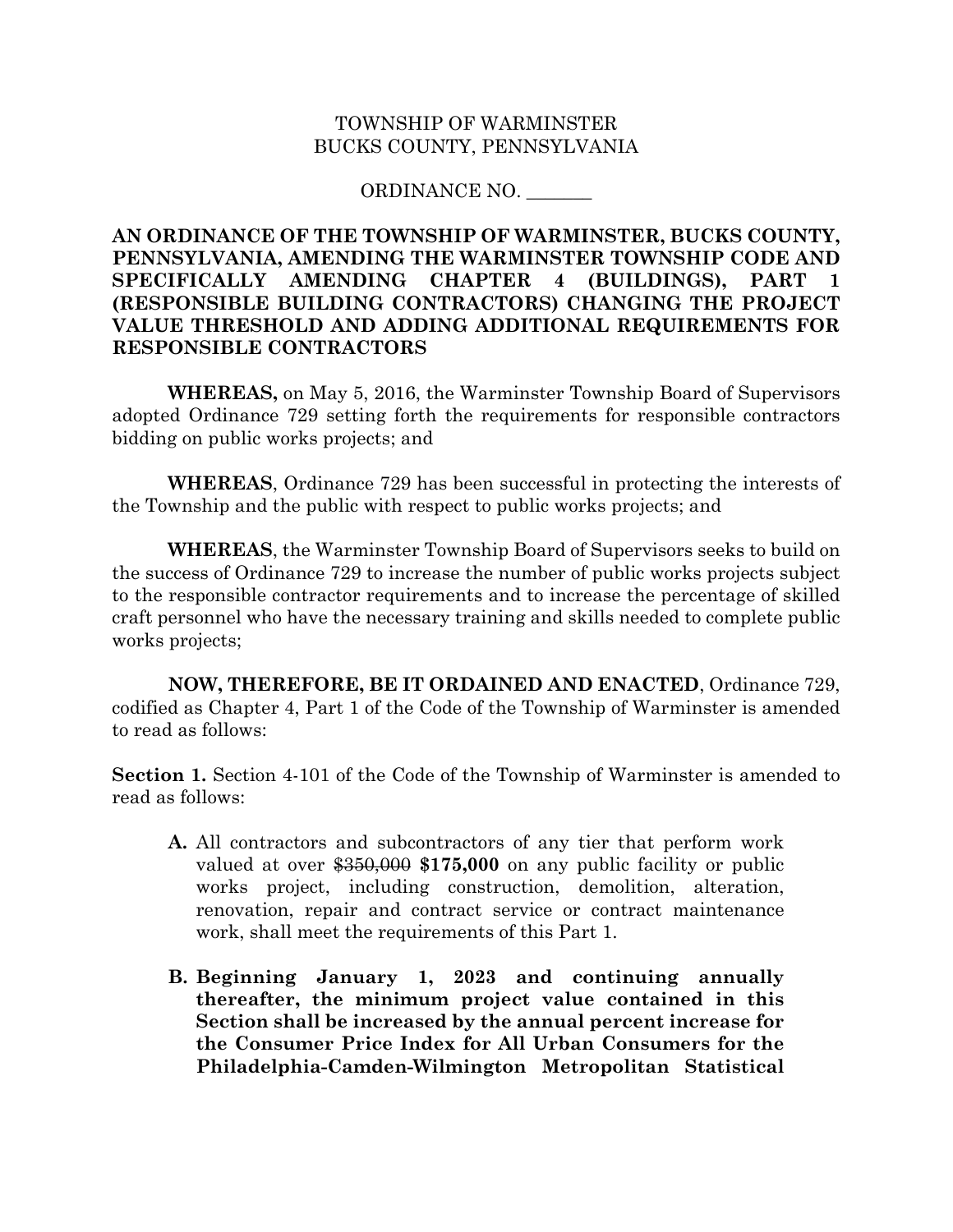**Area as reported by the Bureau of Labor Statistics in December of the previous year.** 

- **C. For years subsequent to 2023, the minimum project value shall be equal to the prior year's adjusted project value.**
- **D. In the event the annual percentage change of the CPI-U is negative, the minimum project value contained in this Section and as amended shall not be decreased.**

**Section 2.** Section 4-102.3.I. of the Code of the Township of Warminster is amended to read as follows:

All craft labor that will be employed by the firm for the project have completed at least the OSHA ten-hour training course for safety established by the United States Department of Labor, Occupational Safety and Health Administration. **If the firm is a prime contractor, it shall also ensure that at least one person on the project has completed the OSHA 30-hour construction training course established by the U.S. Department of Labor.** 

**Section 3.** Section 4-102.3.K. of the Code of the Township of Warminster is amended to include the following language as new Subparagraph (3):

**The construction manager, general contractor or other lead or prime contractor responsible for the project shall ensure that at least 70 percent of the craft labor workers employed on the project shall be comprised of either journeyperson workers who have successfully completed a Class A Apprenticeship Program as defined above or apprentices registered in such programs. The apprenticeship participation must be in the same trade or craft for which the workers are employed on the project.** 

**Section 4.** Severability.

The provisions of this Ordinance are severable. If any section, clause, sentence, part or provisions hereof shall be held illegal, invalid or unconstitutional by any court of competent jurisdiction, such decision of the court shall not affect or impair any of the remaining sections, clauses, sentences, parts of provisions of this Ordinance or prior Ordinances. It is hereby declared to be the intent of the Warminster Township Board of Supervisors that this Ordinance would have been adopted if such illegal, invalid or unconstitutional section, clause, sentence, part or provision had not been included.